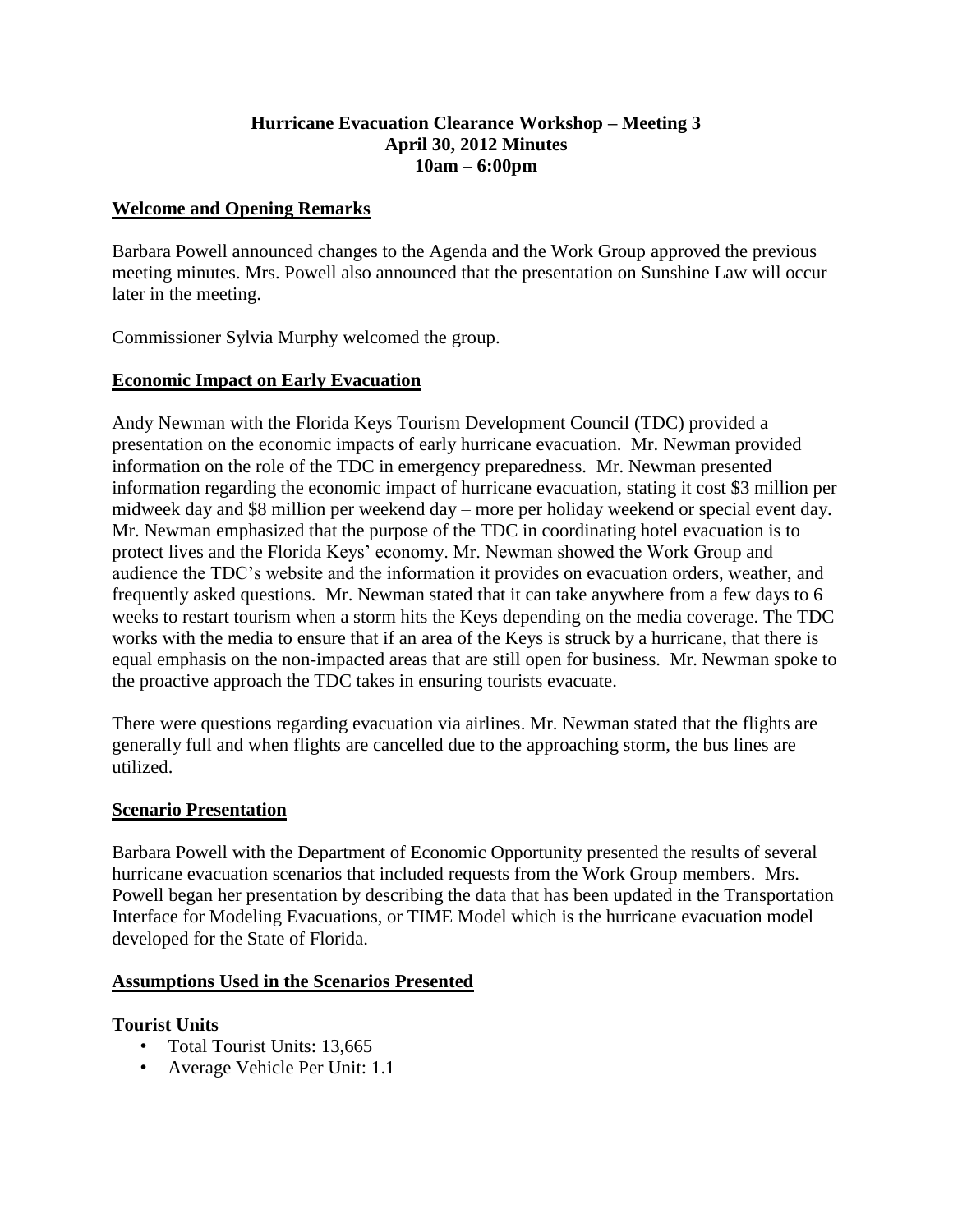- Average Occupancy Rate Range: \*67.50 90.50% (July) \*These ranges are provided for a frame of reference. Each Traffic Evacuation Zone contains the specific occupancy provided by Smith Travel.
- July represents the highest hotel occupancy rates.
- Other months were used with different occupancy rates.

# **Mobile Home Units**

- Total Mobile Home Units: 8,134
- Average Vehicle Per Unit:  $.62 2.0$
- Average Occupancy Rate Range: \*2.86 100.00%
- Each Traffic Evacuation Zone contains the specific occupancy provided by the 2010 census data.

\*These ranges are provided as a frame of reference only. The number of vehicles owned is derived from the census block information. The percent of vehicles that will be driven during a hurricane evacuation was determined by the Behavioral Surveys utilized in the statewide hurricane studies.

# **Site-Built Units**

- Total Site-Built Units: 44,630
- Average Vehicle Per Unit: .46 2.13
- Average Occupancy Rate Range: \*32.23 92.61%
- Each Traffic Evacuation Zone contains the specific occupancy provided by the 2010 census data.

\*These ranges are provided as a frame of reference only. The number of vehicles owned is derived from the census block information. The percent of vehicles that will be driven during a hurricane evacuation was determined by the Behavioral Surveys utilized in the statewide hurricane studies.

# **Special Populations**

- Naval Air Station Key West Boca Chica 2,025 vehicles
- Florida Keys Community College Blue Lagoon Residence Hall 100 vehicles

Mrs. Powell explained that all scenarios produced reflect participation rates (70%, 80%, and 90%) based on a Category 3-5 storm event and Level C-E surge event. The results presented below are based upon Category 5 storm event with 90% participation rate, a 12-hour response curve, 2010 US Census and 2006-2010 American Community Survey data. When additional units are projected, such as Scenario 2 where 3,540 units are being added, that number (3,540) has not been reduced by the occupancy rate and the participation rate.

# **Phase 2 Evacuation Scenarios (Assumes all hotels and mobile homes evacuated in phase 1)**

**Scenario 1:** The evacuation of 28,053 occupied units (of the 44,630 site-built units) had an evacuation clearance time of 23 hours.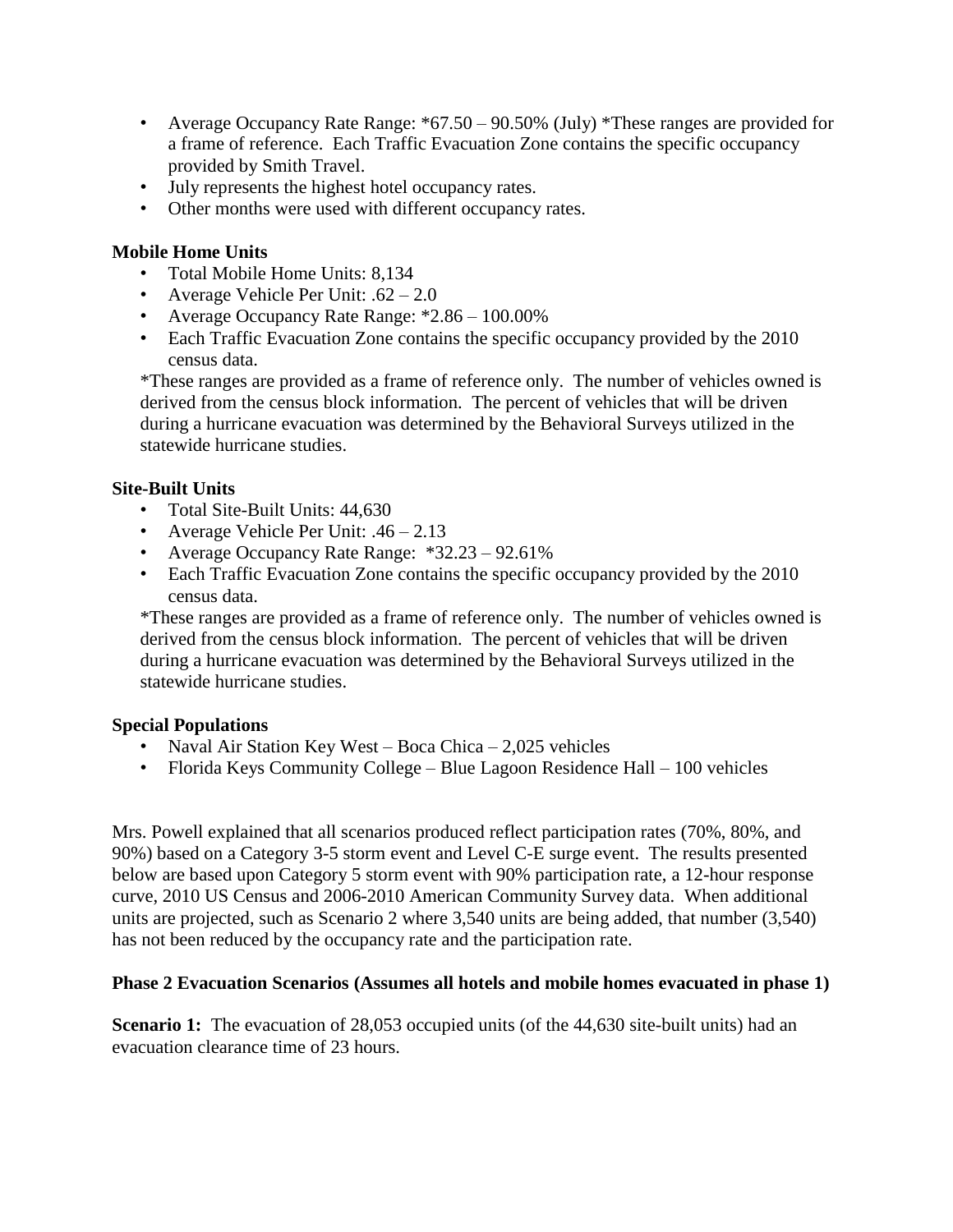**Scenario 2:** The evacuation of 28,053 occupied units (of the existing 44,630 site-built units) with an additional 3,540 units had an evacuation time of 24 hours. This scenario includes a full allocation to each local government for ten years.

**Scenario 3:** The evacuation of 28,053 occupied units (of the existing 44,630 units) with 1,780 additional units had an evacuation clearance time of 23 hours and 30 minutes. This represents a decrease in allocation of 50%.

**Scenario 4:** The evacuation of 28,053 occupied units (of the existing 44,630 site-built units) and an additional 2,660 units had an evacuation clearance time of 23 hours and 30 minutes. This represents a 25% reduction in allocation.

**Scenario 5:** The evacuation of 28,053 occupied units (of the existing 44,630 site-built units) with an additional 3,540 units and the 4,576 occupied mobile home units (of the existing 8,134) mobile home units) had an evacuation clearance time of 27 hours.

Mrs. Powell presented data that indicates over the past 20 years there has been a conversion of mobile home units to site-built units at a rate of 30.6% since 1990. She explained that using a linear projection, staff expects 1,248 mobile home units to convert to site-built units during the next 10 years. Staff suggested that the group monitor this conversion factor as the American Community Survey for Monroe County is released.

**Scenarios 6:** The evacuation of 28,053 occupied units (of the existing 44,630 site-built units) and 3,540 projected units, and a conversion of 1,248 mobile homes to site-built units resulted in a evacuation clearance time of 24 hours and 30 minutes.

**Scenario 7:** The evacuation of the 28,053 occupied units (of the existing 44,630 site-built units), an additional 1,780 units), with a conversion of 1,248 mobile homes to site-built units had an evacuation clearance time of 24 hours.

**Scenario 8:** The evacuation of 28,053 occupied units (of the existing 44,630 site-built units) and an additional 2,660 units, a conversion of 1,248 mobile homes to site-built units had an evacuation clearance time of 24 hours.

# **Scenarios 9-13 are on the next page**

**Scenario 14:** The evacuation of 28,053 occupied units (of the existing 44,630 site-built units) plus 1,780 units and the 4,576 occupied mobile home units (of the existing 8,134 mobile homes had an evacuation clearance time of 26 hours and 30 minutes.

**Scenario 15:** The evacuation of the 28,053 units (of the 44,630 site-built units) plus 2,660 units, and the existing 4,576 occupied mobile homes (of the 8,134 mobile home units) had an evacuation clearance time of 26 hours and 30 minutes.

**Scenario 16:** The evacuation of the 28,053 occupied units (of the existing 44,630 site-built units) plus 11,287 occupied tourist units (of the existing 13,666 tourist units) plus 4,576 occupied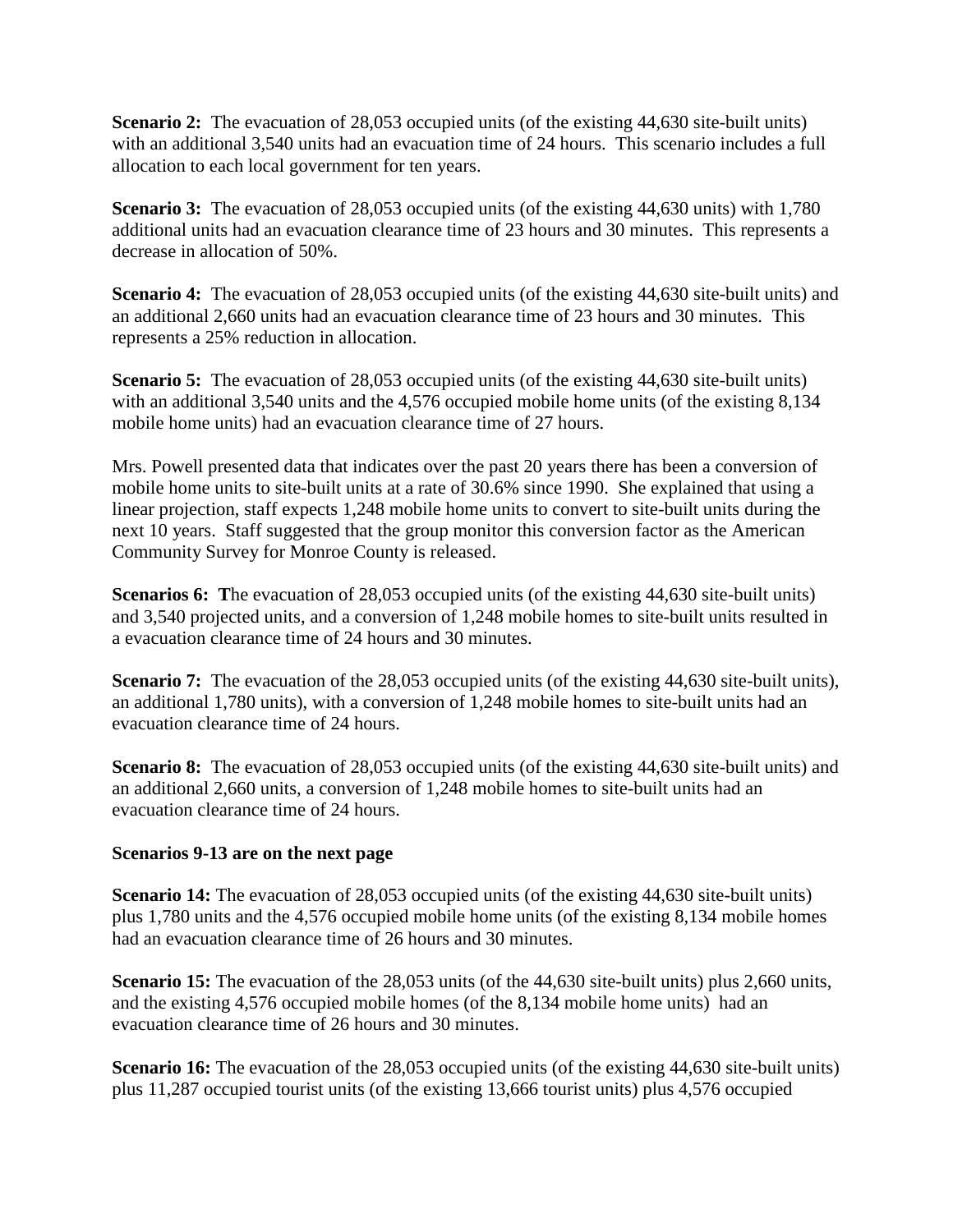mobile homes (of the existing 8,134 mobile home units), and 2,025 vehicles leaving from Naval Air Station Key West had an evacuation clearance time of 35 hours and 30 minutes.

**Scenario 17:** The evacuation of the 11,287 tourist units (of the existing 13,665 tourist units) and 2,025 vehicles from Naval Air Station Key West had an evacuation clearance time of 14 hours and 30 minutes. It was assumed that mobile home units did not participate in the evacuation.

**Scenario 18:** The evacuation of 28,053 occupied (of the 44,630 site-built) and 4,578 occupied mobile homes (of the 8,134 mobile home units)with an additional 500 units resulted in an evacuation time of 26 hours.

**Scenario 19:** The evacuation of 28,053 occupied units (of the 44,630 site-built) plus 4,578 occupied mobile homes (of the 8,134 mobile home units)with an additional 1,000 units resulted in an evacuation time of 26 hours.

**Scenario 20:** The evacuation of 28,053 occupied (of the 44,630 site-built) and 4,578 occupied mobile homes (of the 8,134 mobile home units) with an additional 1,500 units resulted in an evacuation time of 26 hours.

**Scenario 21:** The evacuation of 28,053 occupied (of the 44,630 site-built) and 4,578 occupied mobile homes (of the 8,134 mobile home units) with an additional 2,000 units resulted in an evacuation time of 26 hours.

**Scenario 22:** The evacuation of 28,053 occupied (of the 44,630 site-built) and 4,578 occupied mobile homes (of the 8,134 mobile home units) with an additional 2,500 units resulted in an evacuation time of 26 hours and 30 minutes.

**Scenario 23:** The evacuation of 28,053 occupied (of the 44,630 site-built) and 4,578 occupied mobile homes (of the 8,134 mobile home units) with an additional 3,0000 units resulted in an evacuation time of 27 hours.

**Scenario 24:** The evacuation of 28,053 occupied units (of the 44,630 site-built units) 4,578 occupied mobile home units of the existing 8,134 mobile home units, and an additional 11,282 site-built units resulted in a clearance time of 30 hours and 30 minutes.

**Scenario 25:** The evacuation of 28,053 occupied units (of the existing 44,630 site-built units) and 4,578 occupied mobile homes (of the existing 8,134 mobile home units) had an evacuation clearance time of 25 hours and 30 minutes.

**Phase 1 Evacuation Scenarios (Hotels, vacation rental, military, institutional, special needs)** When additional units are projected, such as Scenario 9 where 100 additional hotel units are being added, that number (100) has not been reduced by the occupancy rate.

**Scenarios 9**: The evacuation of 11,287 occupied hotel units (of the 13,665 units), plus 100 additional hotel units, plus 4,576 occupied mobile homes (of the 8,134 mobile homes), plus military resulted in an evacuation time of 16 hours and 30 minutes. **July occupancy**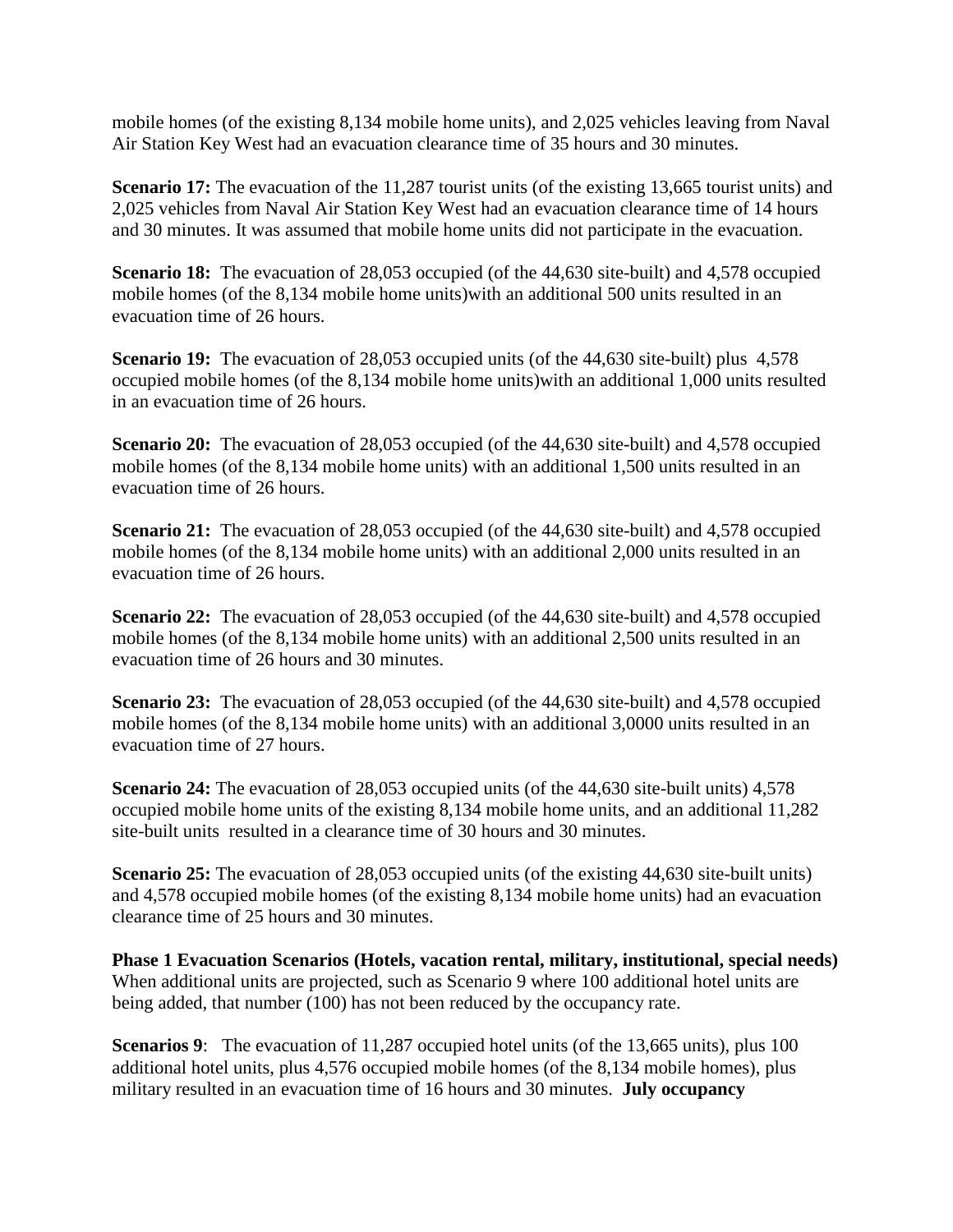**Scenario 10:** The evacuation of 8,578 occupied hotel units of the 13,665 units), plus 100 additional hotel units, plus 4,576 occupied mobile homes (of the 8,134 mobile homes), plus military resulted in an evacuation time of 15 hours and 30 minutes. **October Occupancy**

**Scenario** 11: The evacuation of 10,034 occupied hotel units (of the 13,665 units), plus 100 additional hotel units, plus 4,576 occupied mobile homes (of the 8,134 mobile homes), plus military resulted in an evacuation time of 16 hours and 30 minutes. **November occupancy**

**Scenarios 12:** The evacuation of 9,540 occupied hotel units (of the 13,665 hotel units), plus 100 additional hotel units, plus 4,576 occupied mobile homes (of the 8,134 mobile homes), plus military resulted in an evacuation time of 15 hours and 30 minutes**. June –October average occupancy**

**Scenarios 13:** The evacuation of 11,287 occupied hotel units (of the 13,665 units, plus 100 additional hotel units, plus 4,576 occupied mobile homes (of the 8,134 mobile homes), plus military, with an additional 215 hotel units in Key West resulted in an evacuation time of 16 hours and 30 minutes. **July occupancy**

The highest occupancy rate for tourist units, based upon Smith Travel Research's Historic Trend Report, during the hurricane season is the month of July. Comments were received from the public expressing concern about the high occurrence of hurricanes in September and the occupancy of units during the Labor Day weekend. Staff pointed out that, based upon Smith Travel, using monthly averages; the occupancy rate for September is lower than the July monthly average.

# **Regional Evacuation Scenario**

**Scenario 26:** The concurrent evacuations of Miami-Dade, Broward Counties with Monroe with existing 28,063 occupied units (of the 44,630 site-built units), plus1,780 site-built units (5 year allocation) and conversion of 622 mobile home units to site-built units, as well as the 2015 population for Miami-Dade and Broward Counties had a evacuation clearance time of 24 hours.

Ms. Jeannine Kelsick with the Department of Economic Opportunity presented information on the how the TIME Model uses the US Census and American Community Survey. She described the Florida Keys are broken up into 40 Traffic Evacuation Zones, or TEZs, of which each are comprised of block group data from the US Census and American Community Survey. Ms. Kelsick stressed the point that no one TEZ is the same and that they are different, reflecting the specific characteristics and unit totals inherent in their location.

In regards to the regional evacuation scenario results, Irene Toner, Monroe County's Emergency Management Director, stated that when the National Hurricane Center indicated that if there was a need for a simultaneous evacuation for all three counties that she would contact Miami-Dade and Broward Counties to identify the date and time that they would issue the order and would provide an earlier evacuation order for Monroe County.

There was also discussion regarding the different types of clearance times that can be produced: out-of-county, to-shelter, in-county and regional. Each evacuation scenario conducted provides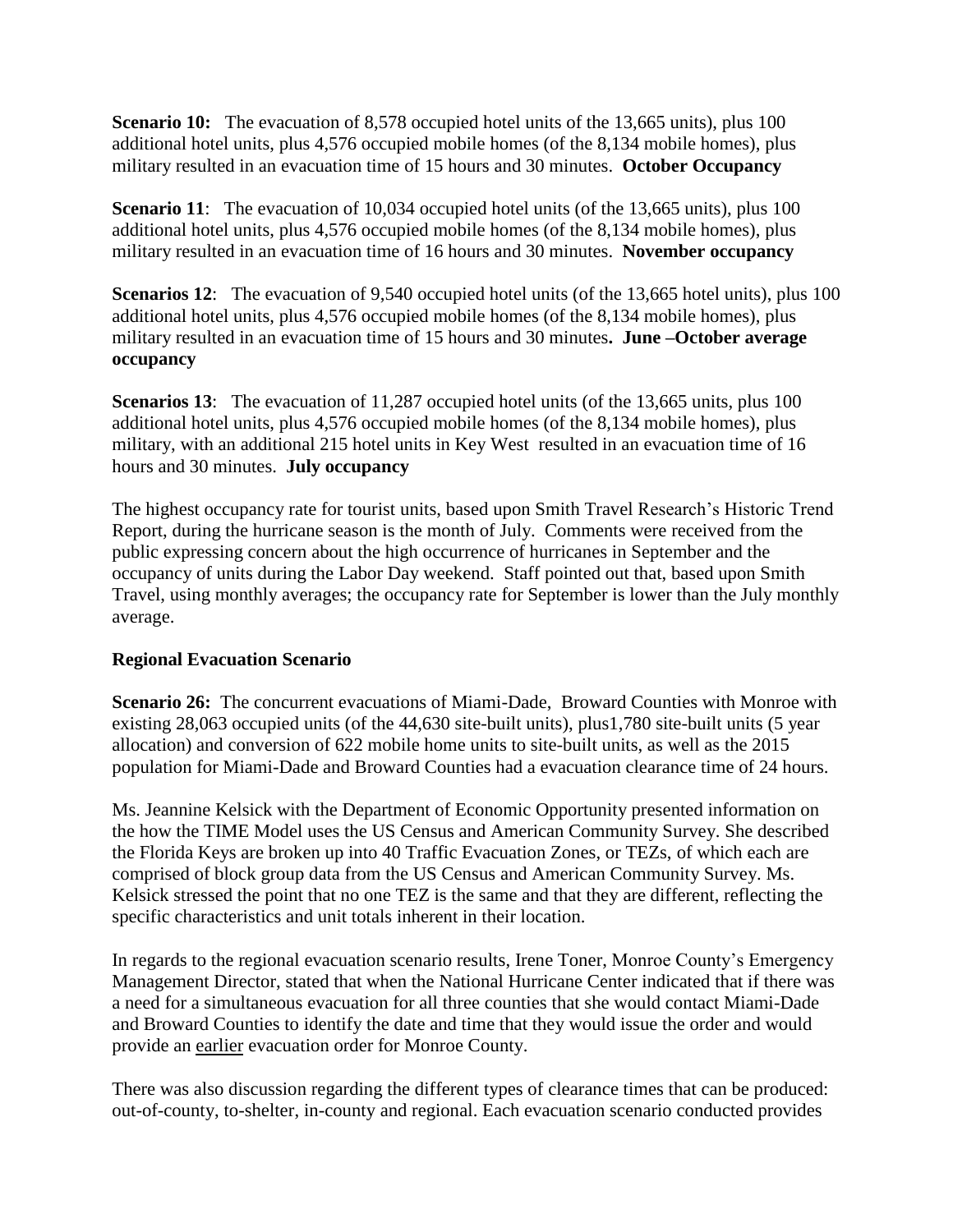results for each of these clearance time types. There was considerable debate regarding whether the Keys should use the out-of-county evacuation time or the regional time. Richard Ogburn, South Florida Regional Planning Council's Director of Research, gave the following definition:

**Regional Clearance Time:** The time necessary to safely evacuate vulnerable residents and visitors to a "point of safety "within the (RPC) region based on a specific hazard, behavioral assumptions and evacuation scenario. Calculated from the point in time when the evacuation order is given to the point in time when the last vehicle assigned an external destination exits the region. Using this definition, the scenarios would consider the evacuation time to include clearing the last evacuating car from Broward County for not just Monroe County but for all evacuating counties in an evacuation scenario.

There was discussion regarding the term "Regional Considerations" and how the term found in the Florida Administrative Code Rules and the Administration Commission's 30-Day Report could be defined. Section 163.3178(9)(a)1., Florida Statutes, provides that a comprehensive plan amendment would be found in compliance with state laws regarding hurricane evacuation based upon the "adopted level of service for **out-of-county** hurricane evacuation". Additionally, Section 163.3178(9)(b), Florida Statutes, provides that evacuation time, if not adopted by July 1, 2008, would be based on an "out-of-county hurricane evacuation". Rebecca Jetton reminded the group that Monroe County has already adopted a 24 hour out of county hurricane evacuation time.

# **Sunshine Law**

Bob Shillinger, Monroe County's Chief Assistant County Attorney, presented on the Sunshine Law and its applicability to the Work Group. He used an example of a recent email exchange amongst Group members. Though the email exchange only provided conflicting views on an issue that was to come before the Group, the reply to the initial email could be considered a violation if both authors were voting members of the group. Mr. Shillinger explained that by revealing the action that had occurred and by providing all members and the public (on the DEO website), with copies of the email, and by having a thorough discussion of the issue by the Group, that had a technical, inadvertent violation of the Sunshine law occurred, it would have been remedied by the cure session

Ron Miller presented hurricane information that he had prepared during the public comment period to the Work Group regarding the height of hurricane season for the Florida Keys.

# **MOU Review**

Rebecca Jetton with the Department of Economic Opportunity presented the draft Memorandum of Understanding (MOU) and took comments from the public regarding each point. Barbara Powell followed by questioning each member to see if they supported the components of the MOU in order to determine the number of points the group could agree upon.

# **Work Group discussion of concerns and how to proceed for MOU**

**MOU Commencement and Completion**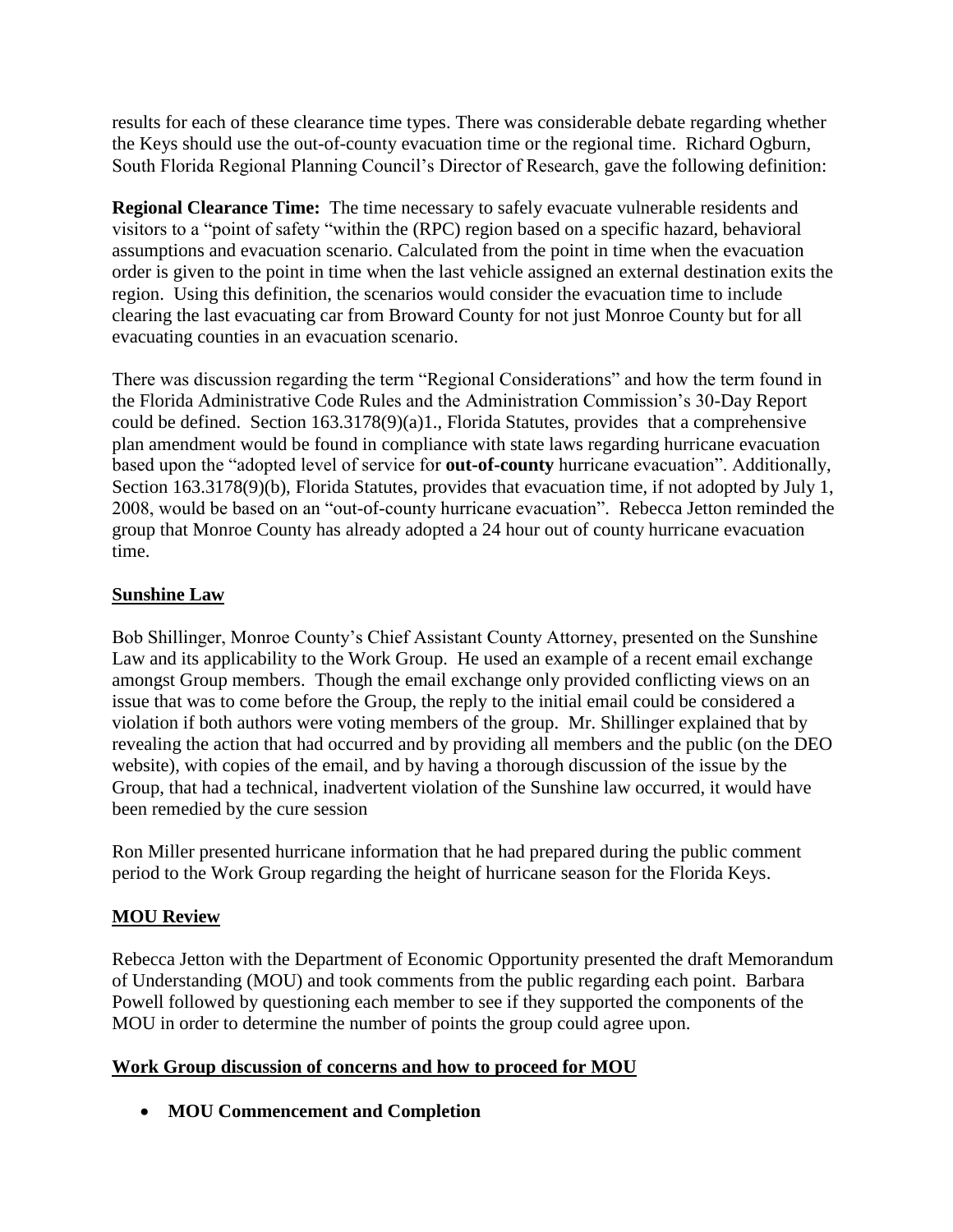Rebecca Jetton presented the draft MOU and recommended revisions Part One, Section A as follows:

"For the purposes of hurricane evacuation clearance time modeling purposes, clearance time shall begin when the Monroe County Emergency Manager, in concert with Monroe County Board of County Commissioners, issues the evacuation order for the site built units for phase 2 of the evacuation for a hurricane that is classified as a Category 5 wind event or Category C or above surge event and pursuant to Rules 28-18, 28-19, and 28-20 Florida Administrative Code, the termination point for evacuation is US Highway One and the Florida Turnpike in Homestead/Florida City."

Comments included suggestions for the following definitions to be included with the MOU for: phased evacuation, hurricane category, clearance time, and storm surge.

No Consensus

#### **Tourist Units (Number)**

Comments included citing the source of data for the unit.

#### Consensus

#### **Mobile Home Units (Number)**

Comments included citing the source of data for the units in the MOU and deleting the word "manufactured".

#### **Consensus**

#### **Site-built Units (Number)**

Comments included citing the source of data for the units in the MOU.

**Consensus** 

#### **12-hour Response Curve**

Consensus

# **Participation Rates for Category 3, 4, and 5 Hurricane Storm Event**

#### **Consensus**

**Mobile Home Units (Occupancy Rates)**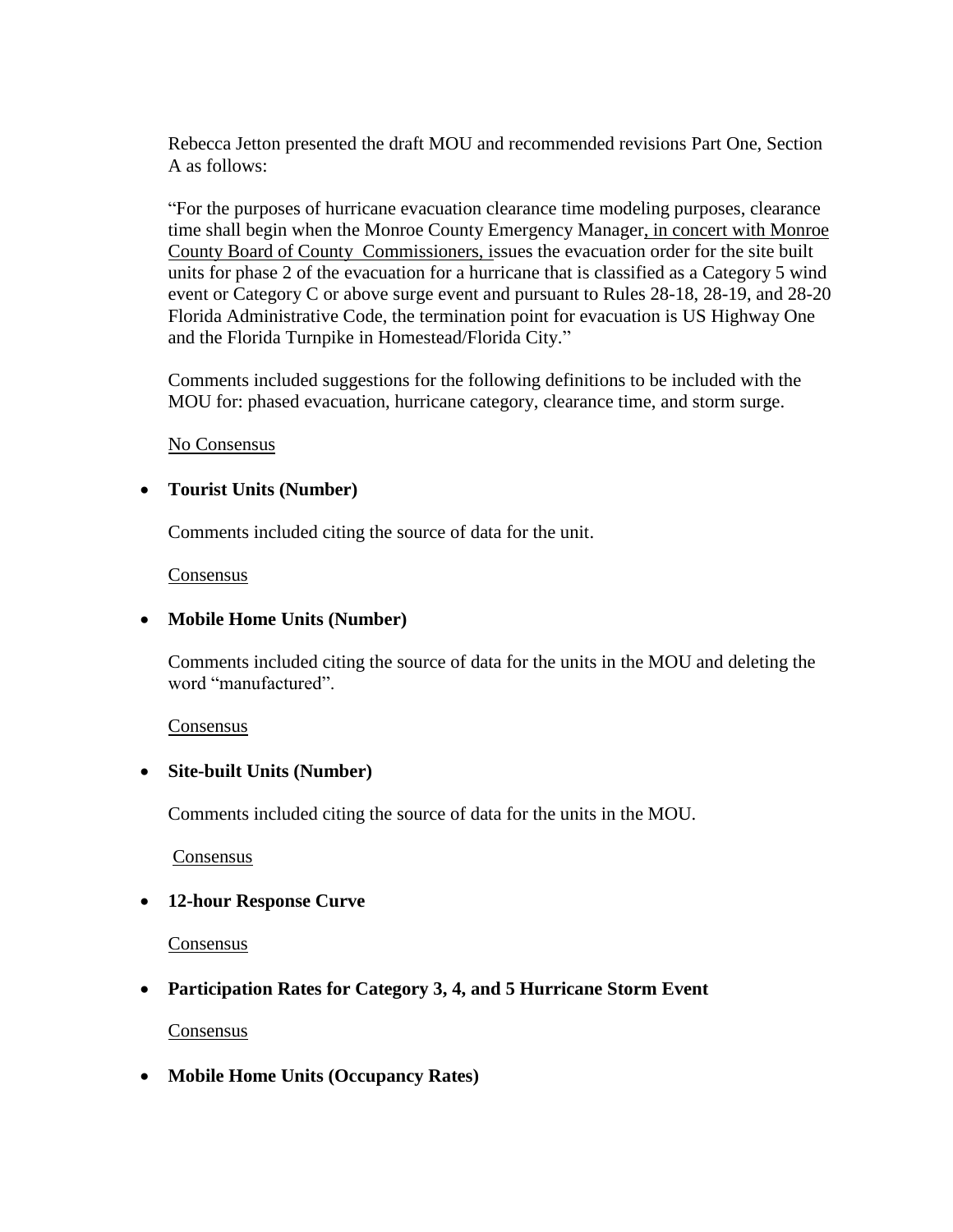The City of Key West and Village of Islamorada thought the occupancy rates for mobile homes were low as reported by the US Census and American Community Survey.

### Consensus

# **Site-built Units (Occupancy Rates)**

Consensus

# **Tourist Units (Occupancy Rates)**

Comments included citing the source of data in the MOU and include occupancy month from the Smith Travel Research date. Citizens urged use of the September occupancy and provided data on hurricane strikes. The work group agreed that July was the highest occupancy for the month for hotels based upon the Smith Travel research. Ron Miller presented data showing that around 46% of hurricanes had occurred in September and it is well understood that high numbers of tourists are in the keys in September. Rebecca Jetton explained that the data set provided by Smith Travel is averaged by the month and not by the week. She explained that staff utilized the highest occupancy rate reported by Smith Travel and that the assumptions and variables in the MOU must be based upon legally defensible data that is the most recent relevant professionally acceptable data available.

#### **Consensus**

# **Vehicle Usage Rates and Vehicles per Unit (Mobile Home Units)**

Comments included discussion on the average vehicle length used for the vehicles evacuating in the TIME Model. Irene Toner indicated for emergency operations that high-profile vehicles are directed to evacuate during Phase 1 of a hurricane evacuation scenario. Jeff Alexander provided an explanation of how the high profile truck size was accommodated in the model. Christine Hurley wondered if some adjustment is needed to reduce the assumptions for phase 2.

#### Consensus

# **Vehicle Usage Rates and Vehicles per Unit (Site-built Units)**

Comments included a need to review the TEZ 1220, which is for the Naval Air Station - Key West, to ensure that  $\frac{870 \text{ military units}}{1}$  have been removed from Phase 2 calculations because the military will evacuate in Phase 1.

# Consensus

 $\overline{a}$ 

 $1$ <sup>1</sup> This number has since been revised as of July 13, 2012 to 912 military units, pursuant to further correspondence with Naval Air Station – Key West.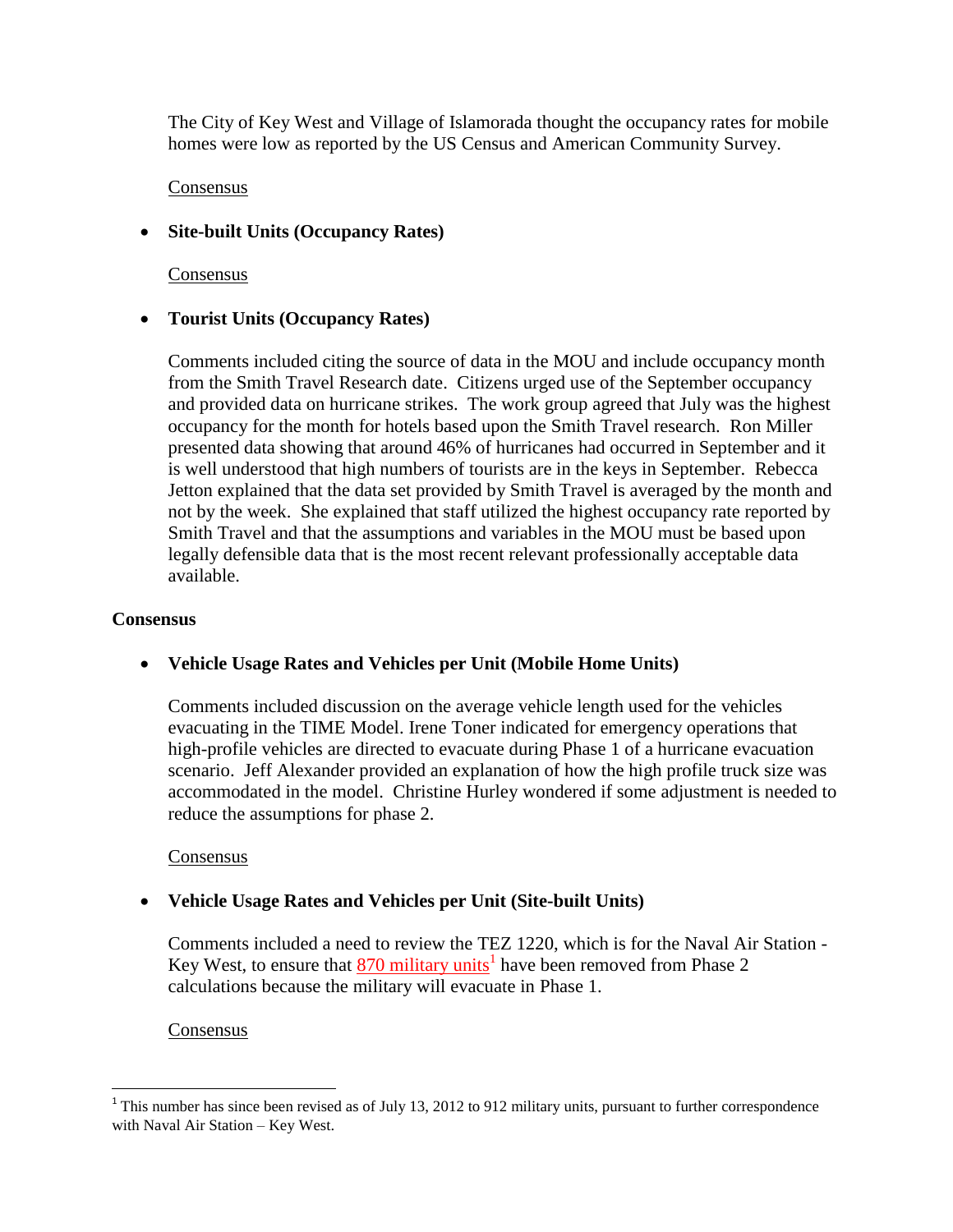# **Vehicle Usage Rates and Vehicles per Unit (Tourist Units)**

### **Consensus**

### **Highway capacity and lanes**

Comments include adding the number of lanes to exhibit regarding roadway configuration.

#### Consensus

### **Evacuation stream to be considered**

During the comments, 9 of the 14 Work Group and Special Interest members wanted the regional stream of cars including Broward and Dade modeled. There was discussion regarding the consistency of this approach with the statutes that call for "out of county" evacuation. The group discussed the term "regional considerations" which is used in the Work Program within the adopted administrative codes for Monroe, Marathon, and Islamorada. Mayte Santamaria asked if the committee selected the regional evacuation scenario, if that would require a statutory change. The members requested more information and further explanation of what "regional considerations" means in the Florida Administrative Code.

Representatives from the Village of Islamorada, City of Marathon, Chambers of Commerce and FIRM Citizen Advocacy indicated they wanted only Monroe County's population modeled. The Navy wanted more time to review before they commented. Consensus was not reached.

# **Phased Evacuation Procedure Policy**

There was discussion regarding "out-of-county clearance time" in the Florida Statutes as well as questions regarding the capacity of shelter space at FIU. FIU has a capacity for 600 individuals with an average use by 370 individuals. FIU has capacity for 90 special needs individuals with an average use by 70 special needs individuals.)

During group discussion, Rebecca Jetton proposed policy amendment as follows:

#### *Policy 216.1.8*

*In the event of a pending major hurricane (category 3-5) Monroe County shall implement the following staged/phased evacuation procedures to achieve and maintain an overall 24-hour hurricane evacuation clearance time for the resident population.*

*1. Approximately 48 hours in advance of tropical storm winds, a mandatory evacuation of non-residents, visitors, mobile home residents, special needs residents, hospital and nursing home patients, recreational vehicles (RV's), travel trailers, live-aboard (transient and non-transient), and military personnel from the Keys shall be initiated. State parks and campgrounds should be closed at this*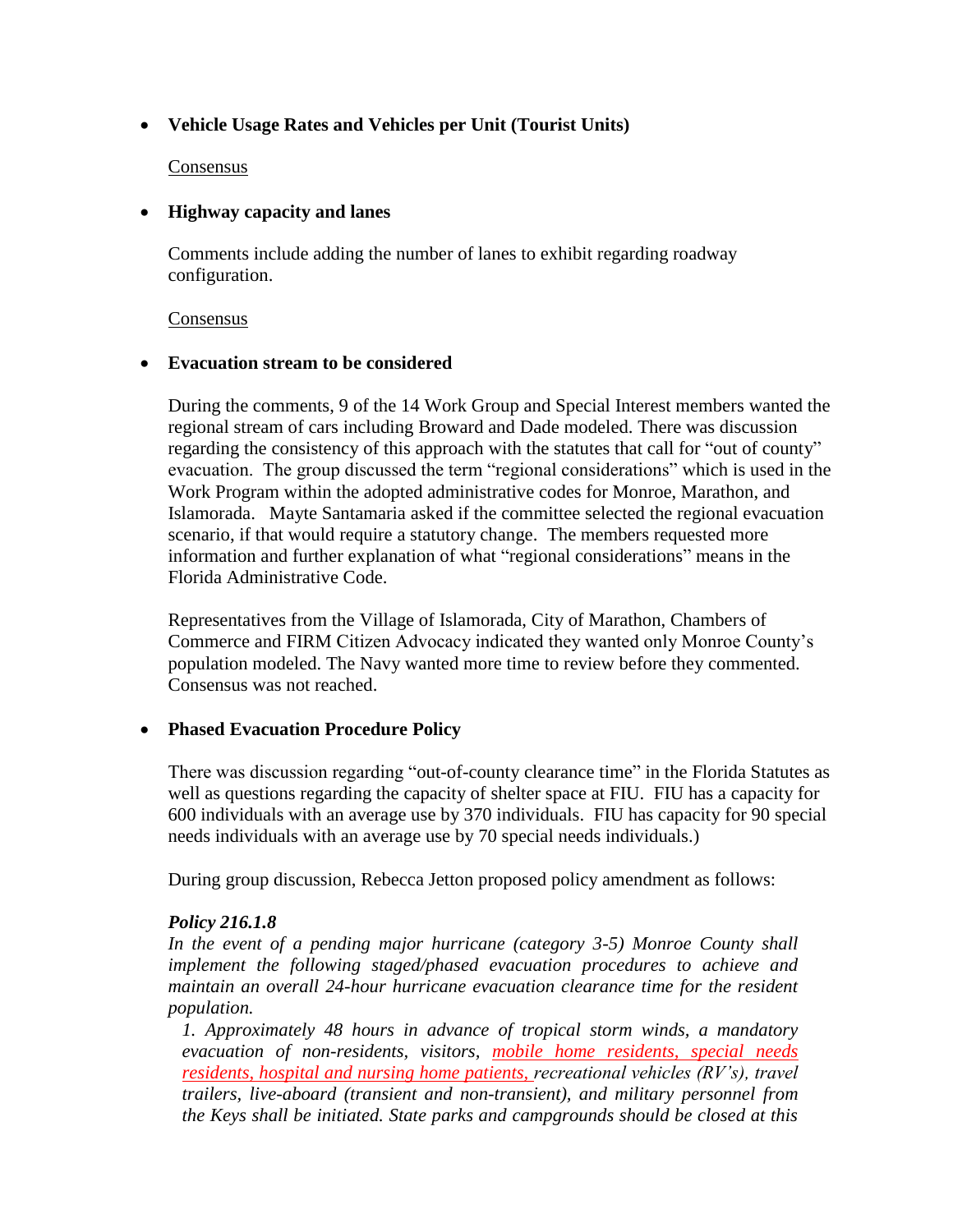*time or sooner and entry into the Florida Keys by non-residents should be strictly limited.*

*2. Approximately 36 hours in advance of tropical storm winds, a mandatory evacuation of mobile home residents, special needs residents, and hospital and nursing home patients from the Keys shall be initiated.*

*3. Approximately 30 hours in advance of tropical storm winds, a mandatory phased evacuation of site built units permanent residents by evacuation zone (described below) shall be initiated.*

The Work Group could not reach consensus on when to model the evacuation of mobile home occupants. The adopted policy envisions the evacuation of mobile home occupants who live in the most vulnerable dwelling units evacuating 36 hours prior to landfall of hurricane force winds during Phase 1 of the 48-hour phased evacuation. Monroe County maintained that mobile home occupants should be modeled evacuating with the site-built units in the Phase 2 of the evacuation. The mobile home occupants were cited as the work force for the Florida Keys and least able to afford to evacuate.

The staff from the Department of Economic Opportunity encouraged the group to seek funding from the Division of Emergency Management to conduct workshops with the mobile home parks and to develop evacuation plans with each mobile home community; provide a better understanding of evacuation policies and shelter locations, the vulnerability of mobile homes to hurricane storm events, and to coordinate public transportation and assistance in handling pets. Some members questioned the occupancy rates reported by the Census that indicates that out of 8,134 mobile homes, there are 4,576 vacant. The Work Group requested a hurricane scenario where the mobile homes are modeled evacuating with the site-built units and at a different participation rate. The staff from the Department of Economic Opportunity had presented an evacuation scenario that indicated that if site-built units evacuate with mobile home units, the evacuation clearance time is more than 24 hours with no additional allocations for the future. The Work Group requested that scenario calculations runs be based on a regional evacuation stream and not just Monroe County traffic out-of-county. The Work Group could not reach consensus on the phased evacuation policy as currently written with mobile homes modeled leaving in phase one and they couldn't reach consensus on proposed revisions to the policy. Monroe BOCC has already adopted a resolution supporting modeling the mobile homes with site built homes.

#### No Consensus

Data that may need to be evaluated and changed in TIME Model includes:

- 1. Special needs permanent population moved to Phase 1;
- 2. High profile vehicles or vehicles with trailers are required to be evacuated in Phase 1; and
- 3. Navy vehicles may have been counted in Phases 1 and 2  $(870 \text{ units}^2)$  and their associated vehicles).

<sup>&</sup>lt;sup>2</sup> This number has since been revised as of July 13, 2012 to 912 military units, pursuant to further correspondence with Naval Air Station – Key West.